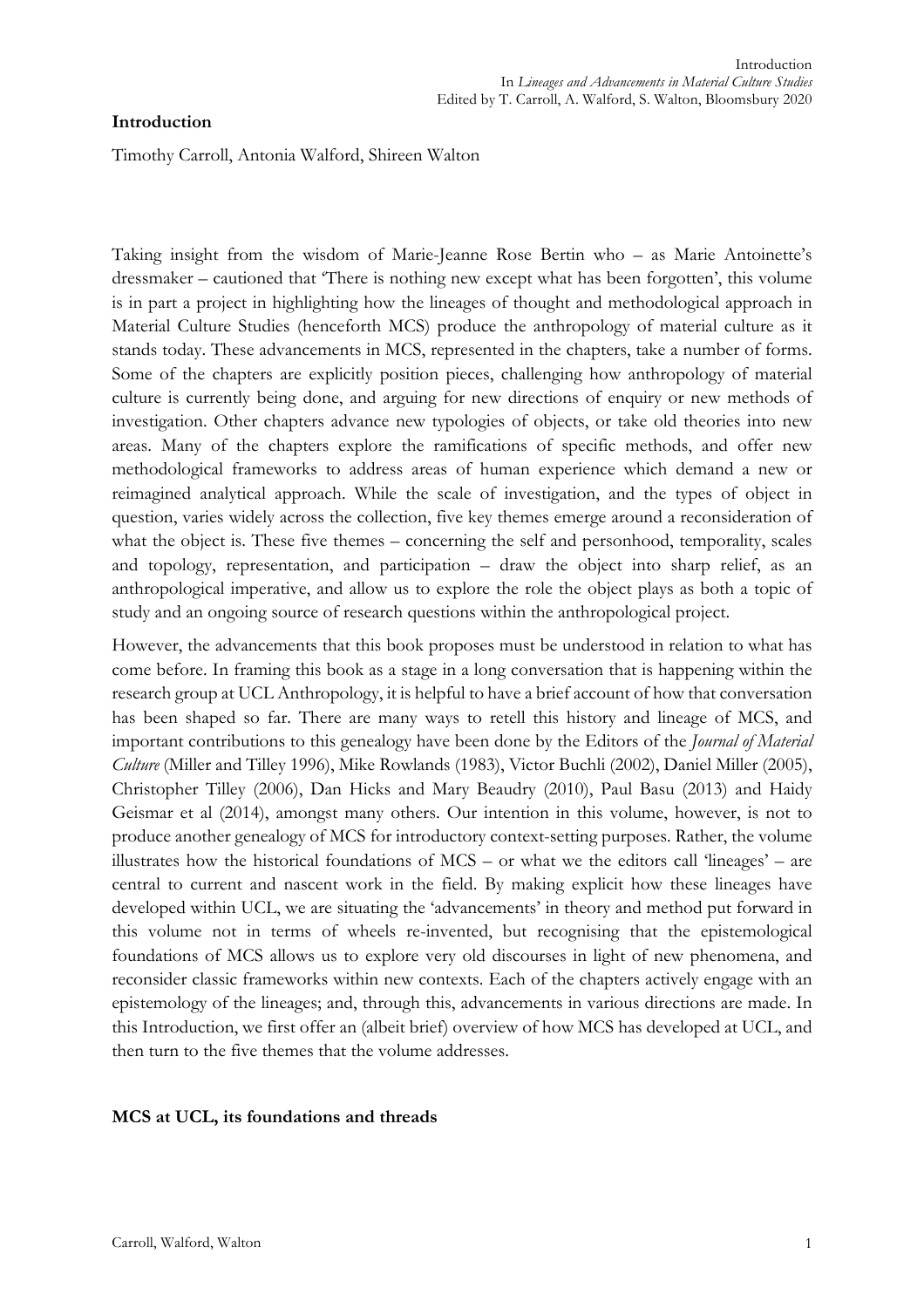In establishing the *Journal of Material Culture* in 1996, the Editors opened the first issue with an editorial that made the case that material culture studies is an un-disciplined field of study. In framing it in this manner, they highlighted the intellectual freedom gained by drawing from multiple disciplinary insights and methodological approaches. There were no certain ancestors to whom must be paid homage, and no need to guard the borders of disciplinary territory. Nonetheless, in this Introduction we argue that there are strong lines of influence that have shaped how the research group at UCL Anthropology (who, notably, are the managing editors of the *Journal of Material Culture*) has come to claim, and maintain, that un-disciplined nature (see also Hicks and Beaudry 2010 and Basu 2013 in this regard).

In founding the Anthropology Department at UCL in 1947<sup>1</sup>, Cyril Daryll Forde drew upon his own multidisciplinary training – first in Geography and then in Ethnology – as well as important work being done in the University of London at the time on physical Anthropology (in Anatomy) and material culture as technology (in various collections). Being trained in Ethnology in the U.S., under Alfred Kroeber and Robert Lowie, Forde's ethnographic method was also heavily influenced by Linguistic Anthropology. While Forde rejected the social theories associated with the anatomical studies at the time, he insisted on the study of physical anthropology, and the human relation to material technology, as core to the anthropological project. This broad, interdisciplinary position set him at odds with the dominant school of Social Anthropology at the time, following Bronisław Malinowski, at the LSE.

Malinowski's interest in the object was limited to its social function and role within the broader context of meaning (Young 2000; Bell and Geismar 2009), and was marked by an 'indifference to structural problems', giving too little detail to 'significant structure' (Lévi-Strauss 1963:132; cf Mosko 2013, though see Basu 2013 for a defence of Malinowski's influence in material culture studies). For his part, Forde maintained that the study of the material basis for humanity was vital. In his book *Habitat, Economy and Society*, he is concerned with cultural difference and social change, investigating both diffusion and the 'functional relations' that 'any element [of civilisation] plays in the life of a people'; he argues that, 'These active cultural factors operate on the relatively static materials of race and physical environment,' but require 'a fairly full and balanced picture of actual peoples' to be understood (Forde 1963[1934]:8).

In 1962, Forde appointed Peter Ucko to help develop the study of technology within the department. For his part, Ucko framed this primarily in terms of art, having studied Near Eastern anthropomorphic figurines during his doctoral research, carried out at UCL. This emphasis on the visual and formal elements of art objects was part of wider interest at the time, such as by those like Anthony Forge at the LSE. It was Ucko that started using 'material culture' in its present sense, that is, the study of the relationship between people and things irrespective of time and space. This was a movement away from specific contexts of historical study in museums or by archaeologists of the distant past, and critiquing the ethnographic study of material culture for its overarching concern for categorisation of morphological classification. Concurrently, different groups at other research institutions developed different emphases within MCS, some – such as that at the School of Anthropology and Museum Ethnography at the University of Oxford – maintaining and

<sup>&</sup>lt;sup>1</sup> We are indebted to the authors of Geismar et al 2014 for providing an English working draft of their German language publication. While the interpretation and errors are our own, the broad narrative of the research group relies on this paper drafted in 2013 as a key source.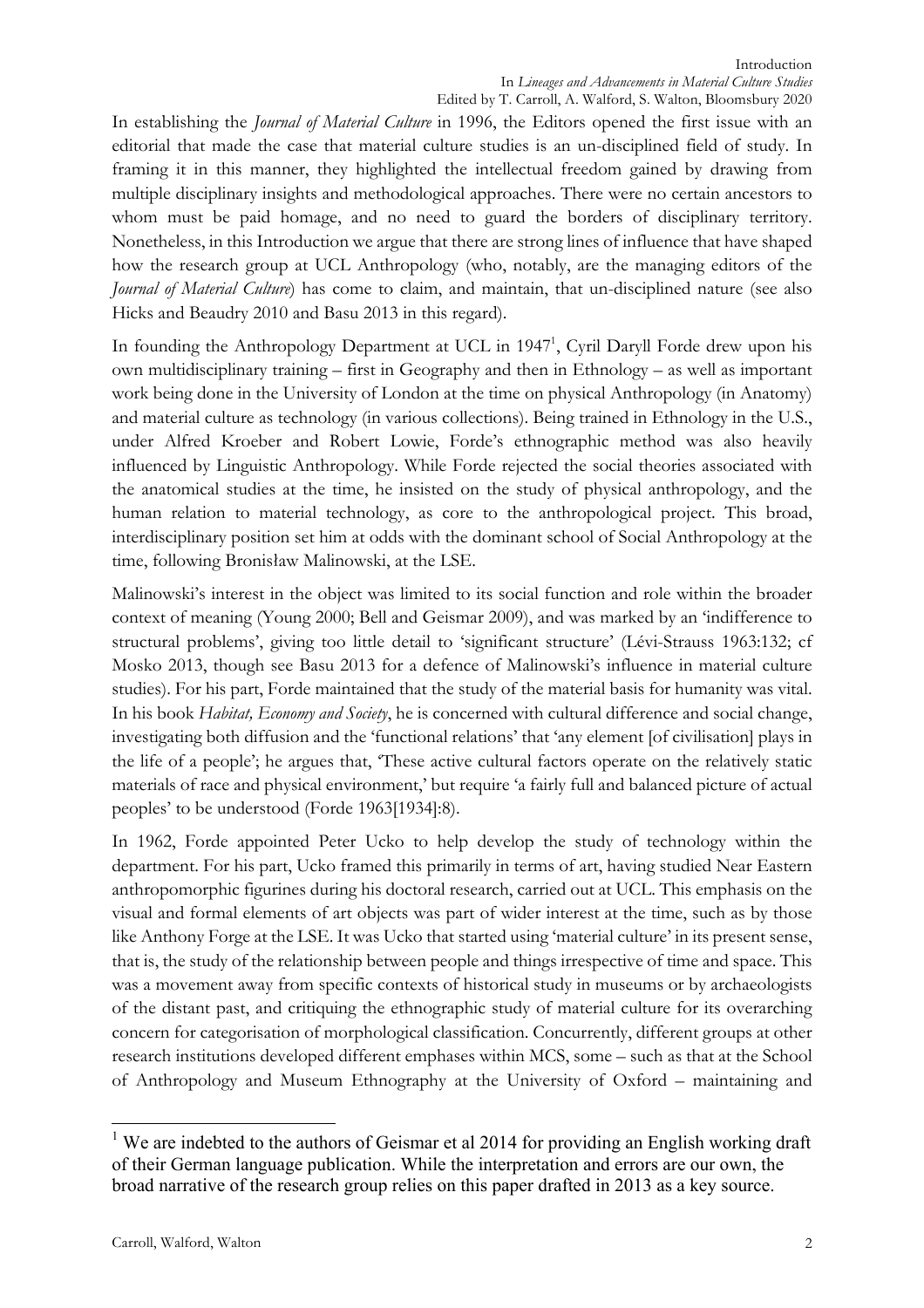developing the centrality of museums in MCS. For his part, Ucko broadens the remit of MCS, and argues that 'the study of human artefacts can act as a bridge between most other aspects of anthropology'; moving outside the museum, he sees the study of material culture as central to 'the future development of anthropology as an integrated academic subject' (1969:28). In the comparative project that he undertakes, in his 1969 Curl Lecture, Ucko highlights the fact that as material culture data is manufactured artefacts, comparison can be done regardless of the specific time of origin (ibid.:29).

Students of Anthony Forge and Peter Ucko – notably Francis and Howard Morphy, Robert Layton, and Alfred Gell – took forward their interest in material culture as related to the anthropology of art. This group of scholars was also heavily influenced by French structuralism and American symbolic anthropology, and during this period, in the 1960s, the core elements of material culture studies at UCL were established. This can be characterised by a central focus on the object, the importance of especially visual art – and later the image more broadly, an interest in technology, the environment and archaeological insight into landscape and the contemporary past.

It is also in this period – and especially into the 1970s and 80s (Hicks 2010) – that a growing interest in structuralism and Marxism shaped the kind of ethnographic work being done. Students of the department, such as Mike Rowlands (1984), responded to the wider Marxist interest in social anthropology, moving emphasis away from the functionalist interest on the object and its uses, in favour of wider examination of the processes and modes of production by which they were formed. This gave rise to sustained attention to the means by which objects are made, and the social and historical influences of production, but has been fundamentally shaped by the longer history, especially in francophonic, ethnography and theory on technique (e.g. Lemonnier 1986, 1992; Leroi-Gourhan 1971[1943], 1973[1945]; Mauss 1973[1935]).

In the 1980s, Daniel Miller, trained in Archaeology and Anthropology at Cambridge, joined the research group, and brought with him an interest in the work of Georg Wilhelm Friedrich Hegel, Karl Marx, Nancy Munn and Georg Simmel. In his reading of Hegelian dialectics, Miller (1987) was able to help frame a theory of objectification that sought to overcome the subject/object dualism, and open material culture studies to examination of how 'things make people as much as people make things' (2009). Miller's interest in the 'humility of the thing' (1987:85ff) also helped bring attention to mundane objects, at the same time as a similar move in culture studies (e.g. Hebdige 1988), that maintained the comparative empirical method of ethnographic enquiry.

In the 1990s, the research group was expanded, incorporating more of an archaeological influence from Cambridge, with the addition of Chris Tilley and Victor Buchli – both students of Ian Hodder. This expanded the already important work on landscape and the built environment by those like Barbara Bender (1998). Tilley's work drew upon the post-processual school of archaeology, with a strong emphasis on phenomenology in dialogue with structuralism (1974, 1996). With his interest in architectural forms and archaeology of the recent past, Buchli's work opened up new attention to the home (2013), as well as immateriality and decay (2017).

In this same period, two students of Alfred Gell at the LSE, first Susanne Küchler and then later Christopher Pinney, brought new approaches to the anthropology art and visual culture. Küchler's work on *malanggan* mortuary statues, and later textiles, proved an important means to rethink the relations between persons and objects, specifically in terms of the role of object as extensions of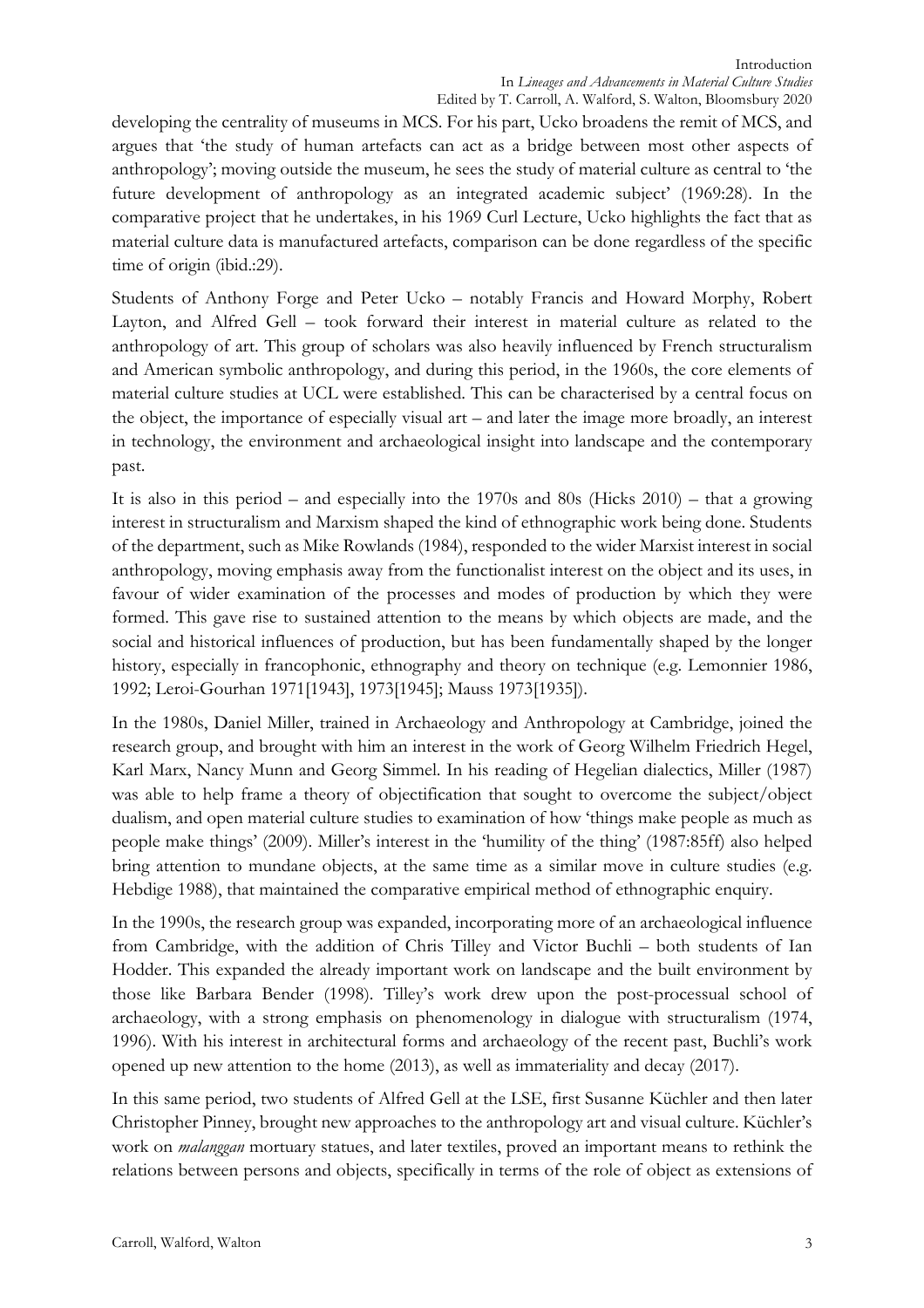thought (Küchler 2002; Küchler & Eimke 2007). Pinney's interest in the image, and the bodily responses which they evoke, has brought new perspectives concerning the phenomenology of aesthetics and the localisation of global practices, such as photography (1997, 2004).

The shape of the research group, has, as one sees when reviewing this history, had strong influence from the perspectives of Anthropology of Art at the LSE and Archaeology from Cambridge, as well as the close institutional affiliation, shared teaching and use of the Ethnographic Collections with Archaeology at UCL. In this light, the un-disciplinedness of material culture studies, as expressed by Daniel Miller and Christopher Tilley (1996), may be seen in contrast to the stronger (and older, more well established) schools of thought represented at the institutions from which many of the core members of the research group had come. For its strengths, the Malinowskian tradition of anthropology, nonetheless, has replicated some of his own shortsightedness (Mosko 2013), and, as Tilley has shown (1991, 1994, 1999), MCS affords a much greater interdisciplinary reach than is common to archaeology. Whereas Miller and Tilley made the comparison to language – which while a broad phenomenon has found a home in its own dedicated discipline – maybe the better comparison is to Conservation, which, drawing from a range of discrete disciplines, benefits from a broad and unifying umbrella. As with the Department of Anthropology and Conservation at Kent (or indeed the Human Ecology Research Group at UCL) demonstrate, the holism of socio-cultural anthropology allows for this multi- or un-disciplined area of study to flourish.

In the breadth of attention to various kinds of objects and technology, the emergence of new genres of objects – such as seen in digital devices and digital objects – gave rise to a new area of research focus, in the establishment of the digital anthropology research group as part of wider MCS. In establishing the new area of study, Miller was joined by a series of people working on various aspects of digital media, e-communications, and earth observation – who each have brought widening perspectives and interdisciplinary backgrounds. At present, this group includes Haidy Geismar, Hannah Knox and Antonia Walford. While 'the digital' in its broad sense can be read as a problematisation of material culture, in its claim to 'virtuality' and 'immateriality', the fact of the matter is the digital is simply another genre of material culture, and while at times marked by ephemerality, it is also deeply reliant upon established infrastructures of the built environment and articulated within human practice as a material entity with which to engage. For example, drawing on a background in critical museum studies, intellectual property rights, and photography in anthropology, Geismar's exploration of the practices of digitalisation in museum and archive settings interrogates the continuity of the normativities built into digital architecture within the virtual spaces of digital collections (2018). Knox's work on roads and hard infrastructure has led to new research pathways in digital infrastructure and 'smart' technology developed out of an interest in the politics of material – such as roads and concrete – and implicitly carries forward Forde's interest in the economy of the material environment and the technological adaptation within a given ecology. Similarly, Walford's training in the intersection of STS and anthropology of science has led to ongoing research in technology and observation from a relational perspective, shifting from the visual object to rather consider the emergence of new knowledge economies of digital metrics and data, and their social and political efficacy.

Taken in this light, the material culture research group at UCL has had a consistent focus on the object, particularly within the framework of visual art and technology, broadly conceived. This tradition set down by Daryll Forde, has continued through the subsequent generations of the research group. The original engagement around art between Ucko and Forge has continued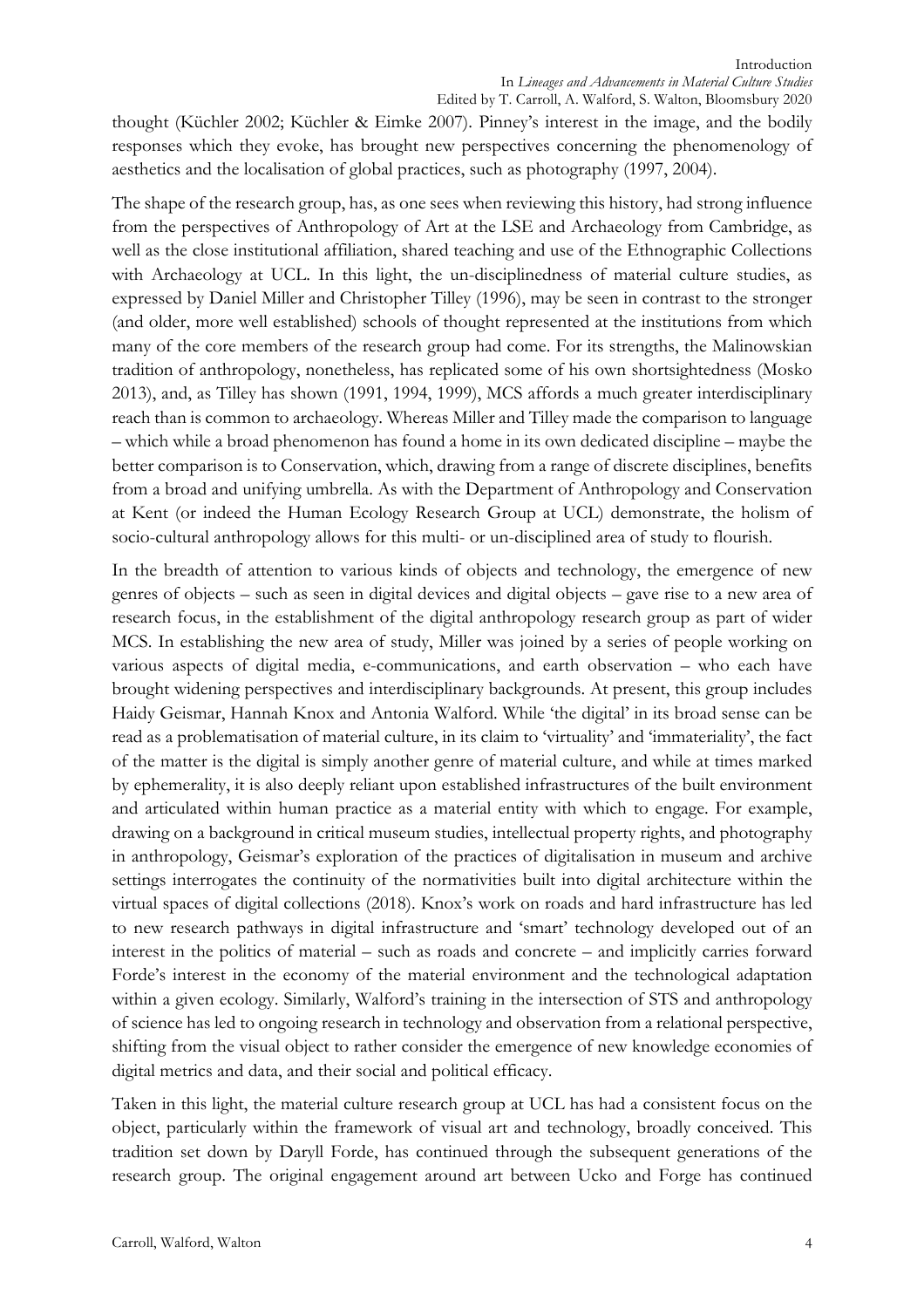through students of Forge and Gell, and the original close relationship between archaeology and the research group exemplified in the work of Ucko has been a constant element as well.

In the recent years, as new members of the group – most of whom are represented as contributors in this volume – have been added, the central interest in the social roles and implications of the object, the relational capacity of the art work, and the importance of technology and material environment has continued as important influences. Several different research agendas and pedagogical initiatives have emerged over the last decade which demonstrate the enduring importance of these themes for MCS more broadly. Ludovic Coupaye has developed a research programme around the role of technology drawing on French theorists often overlooked in anglophone academia, and draws upon his formal training in art history and archaeology to examine the practices and techniques enacted upon and demanded by the object in order to deconstruct the category of 'technology' and its socio-political role in both public and academic discourse. Adam Drazin's focus on Design Anthropology brings together classic interests of MCS, such as attention to the form of the object or engagement with the aesthetic qualities of materials, critically examining how academic scholarship is instrumentalised within design contexts, and examining how dialogue with public and private sector institutions around issues such as aging, mobility, and the home can bring new anthropological insight.

It is also worth highlighting that alongside these permanent members of the research group mentioned so far, there are a group of early career research and teaching fellows. In many cases these have been brought into the group as part of European Research Council grants led by Miller, Pinney, or Buchli, or they have been hired to help support the teaching of MCS within the department. Those included in this volume (Carroll, Jeevendrampillai, Reese, Schacter, and Walton) were those in the group as of Summer 2018 when the collection began to be collated; alongside these, Delphine Mercier, who is the Collections Curator of the UCL Ethnography Collection, also supports teaching and the intellectual project of object-oriented study within the group. Within this new generation (four of whom completed their PhDs in the research group), the idea of 'un-disciplined' MCS was a core defining mark of the kind of anthropology to pursue. This has become something of a self-fulfilling prophecy, as the research trajectories being developed (most explicitly in this volume seen in Schacter's contribution) push in directions and develop methods of that un-disciplined nature. It is an undisciplined-ness, however, that is still marked by an interest in collections, museums, visual media and technology.

Whether this continuity within the tradition established by Forde and Ucko is an intentional act of design, or an accident of interest within the wider field is obviously debateable, but it is our contention that this consistency is at the heart of the research group's capacity to generate innovative research within the broader movement back to 'materiality', seen across many disciplines within the humanities and the social sciences. This tension between the foundational approach to objects in the work of Forde and Ucko, and the new forms of material culture that confront us as scholars of MCS, gives the contributions to this volume a specific inflection. The chapters in this book demonstrate the importance of a relational approach to the object, and how placing objects at the centre of our analyses allows the re-imagining of a range of fundamental aspects of social life, such as personhood, temporalities, scales, representation, politics. The challenge of re-theorising the object and materiality in this way lies in staking out new conceptual territory which does not return us to the deterministic and reductionist perspectives of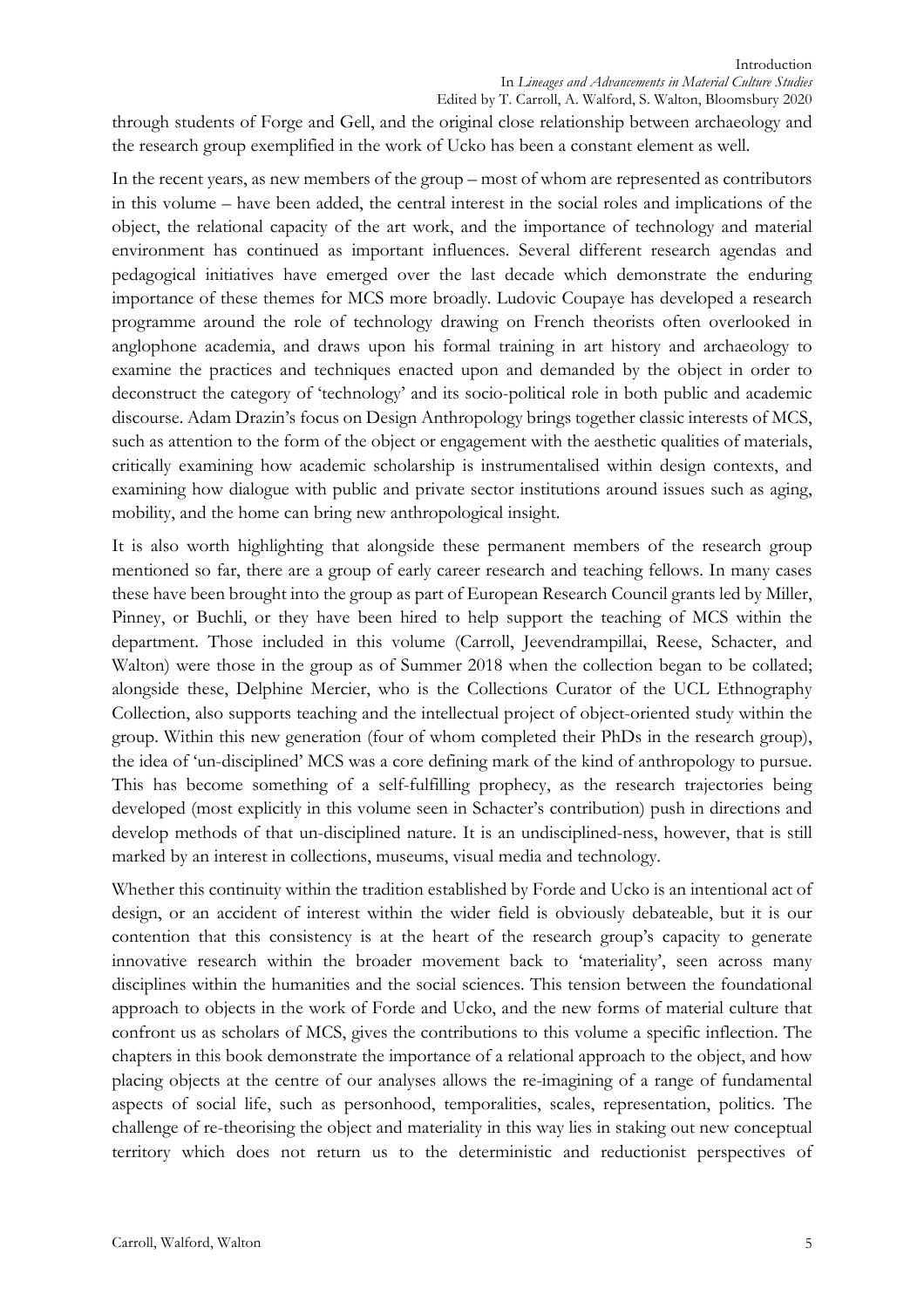evolutionists, but draws on lineages of MCS which allow objects, artefacts and materials their full range of social and cultural possibilities and efficacies.

The 'material turn', broadly conceived, has over the last few decades converged around a move away from representationalism and semiotics, and a rejuvenated interest in teasing out the affordances of materials and materialities<sup>2</sup>. This has been done in different conceptual languages and using different intellectual coordinates, from tracing out object biographies, to attending to the physical attributes of images, to a focus on the political materiality of infrastructural systems. However, their convergence indicates a shared commitment to re-theorising the constitutive role of the object in social life in a way that does not reduce objects to inert vessels in human semiotic systems. The chapters in this book all take on this challenge in different ways, and in so doing, push the discipline of MCS in new and exciting directions. Unlike other approaches in MCS that have also taken on this challenge, such as 'new materialism' (see for example Barad 2007; Bennett 2010; Braidotti 2013), the authors assembled in this volume do not seek to redefine the material world in terms of vitalism, so much as work through rich ethnographic material in order to propose a framework for how the object is active within social practice in often pre-social ways. That is, the properties and affordances of objects means that the possible sociality is, at least in some sense, there before the socialisation of the material form. Thus, there is a drive to understand, through empirical observation of the matter of society, what the role of material is in culture.

# **Bringing the Object back (again) – from lineages to advancements**

This volume's analytical focus rests centrally on the object, and what it is as an analytical point of access to, and as an ethnographic element within, wider social and cultural phenomena. This has always been a point of research and debate within MCS, so it should be no surprise that this comes to the fore in this volume where we are explicitly thinking about the lineages of thought in MCS. Across the collection, the authors each deal with object-ness differently. There is no dominant agenda nor definition, and – while some contributing authors present specific cases for articulating what an object, or kind of object, is (e.g. Walton on 'place-object' and Coupaye on 'technical object') or reimagining what it might be or do within society (e.g. Jeevendrampillai's argument on objects as labour, or Drazin's insight on the object biography), or suggesting what the epistemic benefit of an object might be (e.g. Mercier, Schacter, Knox, Pinney) – in this Introduction we are using it simply in a broad sense.

While we are cognisant of the analytical burden terms such as 'object' (or artefact, thing, stuff, substance, material, etc.) carry, we draw upon the empirical benefit of the 'object' in Peircean semiotics – as the source or vehicle of the sign – as a way to tie the semiotic entanglement of culture to the concrete certainty of an observable and material world, away from the arbitrariness of the Saussurian sign. While the shift from symbolic to semiotic anthropology did recognise the importance of the object as the anchor and producer of the sign, it is still a significant step to the kind of MCS that investigates the capacity or affordance of that object, and how this shapes the

 $2$  For an overview of the debate around materiality see Miller (2005), Ingold (2007) and his respondents, or Carroll and Parkhust (2018) in considering how these affordances may engage with wider analytical domains.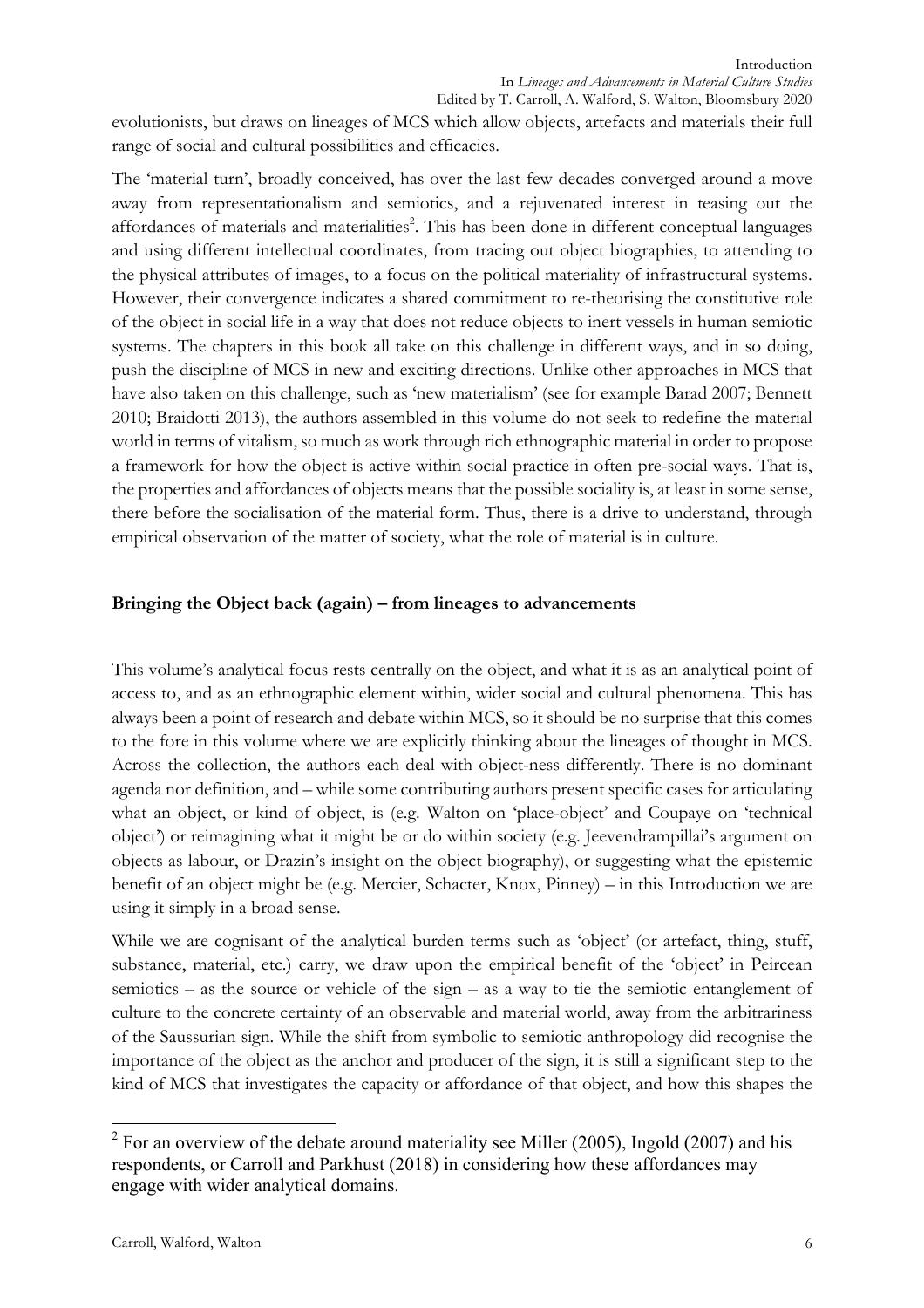form and social ability of the sign. So, in emphasising the object in the Peircean sign, we also, conversely, are able to link the empirically observable lived-in world to the relationality of social form. In doing so, we come to trouble the subject-object dyad by highlighting how objects relate within interartefactual domains or within various milieu of relational and sequential actions. In this manner, this empirical object orientation is also a driving force within the analytical project of anthropological theorisation (e.g. Küchler) and application (see especially Miller and Haapio-Kirk).

So, while MCS as it was (re)born in the 1990s was an 'undisciplined' project of enquiry, it can be seen to have developed, at least as an anthropological project within this institution, to be, rather, an anthropology of materials that is emphatically ethnographic in its method and relational rather than semiotic in its epistemology. If, as Hallowell (1955) argued, human society is characterised by an 'object orientation', then the investigation of these objects and orientations is significant to the broader anthropological project, and it is in this sense that the emphasis on the object comes to fruition. In distinct ways across the chapters, this collection forefronts new perspectives on the material object as a place for knowledge production and reimagines what exactly the capacity of the object is in society.

Within this broader conversation, five dominant themes are important to highlight. These include issues of selfhood and post-/humanism; temporality; scales and topologies; representation; and politics.

## Self, Personhood, (Post-)Humanism

In *The Soul of the Primitive* (1966[1928]), Lucien Lévy-Bruhl presents the idea that the person is distributed through their belongings, and that this allows for an understanding of person-object relations that is not simply representational, but facilitates the intersubjective continuity of persons, even past death. The mentality of 'primitive' versus 'civilised' peoples, and how their cognitive and logical (as both evolutionary and cultural) apparatus worked was, for Lévy-Bruhl, intimately connected to the role that artefacts played in the social, and especially ritual, capacity of a culture group. In thinking through what the person is, and what it means to be human, the relationship between humans and objects, and specifically tools, is often articulated as central to the human project. Debates about the evolutionary development or the psychic unity of (hu)mankind rested, to a great degree, on the material culture used (or left behind) by various societies. And for its part, recent anthropological debates have considered the interconnectedness of people and materials at a global (and beyond) scale (Povinelli 2016; Moore 2016; Olson and Messeri 2015). While the scale (see below) of this can be disorientating, the simplicity of the object, as Drazin suggests, is such that investigating the object's biography allows new avenues into interrogating the specific narratives of contemporary global crisis, as well as wider politics and norms of identity and selfhood.

If the definition of humanity rests upon some articulation of technology, then it is fair to consider the possibility that a new frontier in technology  $-$  be it cybernetics, or  $AI -$  could frame a new stage of humanity, or indeed posthumanity. However, Coupaye's methodological emphasis on the autonomous sequences of action within the internal milieu of technical devices, acting apart from, but impinging upon the actions of, the human user, calls into heightened relief the assumptions about society and anthropocentric bias in anthropology. In Walford's chapter, we see how scientific subjectivities are themselves derived through the aesthetic effects of knowledge objects.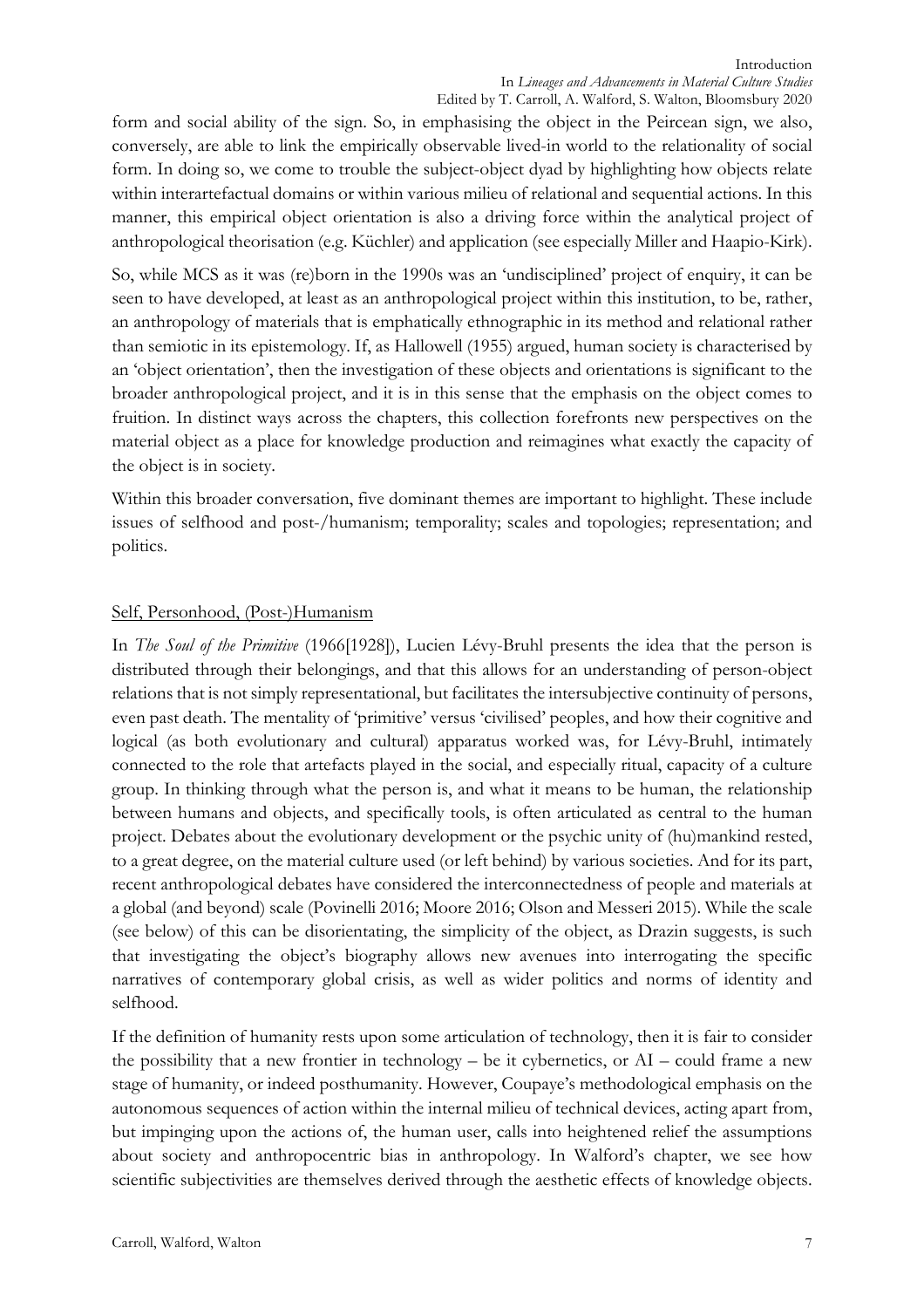The scientific, technological frontier is itself a deeply inculcated in the ethical bias and political landscape of human society. As German media theory has shown, there is an aspect of everything 'new' wherein we have always already been doing it; the question is not what is new, but rather 'How was the human always already historically mixed with the nonhuman?' (Siegert 2015:6). In this vein, the contribution by Carroll and Parkhurst asks us to be critical of the (ethnographic and analytical) claims to 'posthumanity' and the novelty of cyborgian enhancements of/to the 21st century body, mindful of the long tradition in religion and philosophy of human aspiration to something more-than-human.

### Time: Futures, Histories, Presentness

Within the anthropological attention to material culture, there has always been the critical issue of temporality as it is inscribed in the object. As Pinney (this volume) reminds us, the Durkheimian tradition approaches objects as a historical record of society. However, as Hallowell argues, the 'object orientation' of society means that objects 'are sources of power to human beings through the 'blessings' they bestow' (2002 [1960]:21). The possibility of futurity, not historicity, being the primary temporal framework of objects has important implications, as a social anthropology of materials should, then, be examining objects not as a record of society, but as key players within society, and in the processes by which futures are imagined and brought into being. Objects have been understood to play constitutive roles in mediating the temporality of social practices, as ecological approaches to anthropology demonstrate, wherein the objects and material resources are understood as part of, especially the timing and ritual of, social custom (Rappaport 1999). However, the way in which objects can actively produce futures – and in so doing, inscribe pasts – is developed in several chapters of the volume. The futurity of the object is most explicitly addressed in Pinney's consideration of both prophetic illustrations and photography, where it is the indeterminacy of the image that lends it so readily to becoming an index of the future, and where the photographic is a form of disturbance rather than illustration that anticipates what is to come rather than records what is past. Similarly, Reese's discussion of the animated luminescent *gopurams* in Indian political festivals highlights the futurity of care and obligation between the divine political persona and the publics drawn into the warm glow of their incandescent atmosphere.

In a different manner, Coupaye's elucidation of the technical object points to the processual ontogenesis of the device, and the lineages of social, material, and political influences that come to produce any given artefact. This historicity, however, is shown to have a critical decisiveness in shaping the future, as the automatization of the technical life impinges on the person's quotidian movements, knowledge, and expectations. The relation between historicity and futurity is also productively problematic in Schacter's discussion of belatedness as it appears as a theme in the cocurated gallery exhibition *Motions of this kind*. In this latter setting, the curatorial, as method, brings together various histories and presentnesses – often taut with contention and politics – and makes explicit the benefit of considering the project of data elicitation in fieldwork, and the museological display of objects, to both be ongoing and iterative projects directed at future potentialities.

It is clear here how the question of the critical moment of the contemporary period of post- (modern, colonial, human, etc.) is also implicated in these discussions of the temporality of the object. The putative 'post'-colonial in Schacter's chapter, and 'post'-human in Carroll and Parkhurst's, are both challenged by a consideration of how objects hold together different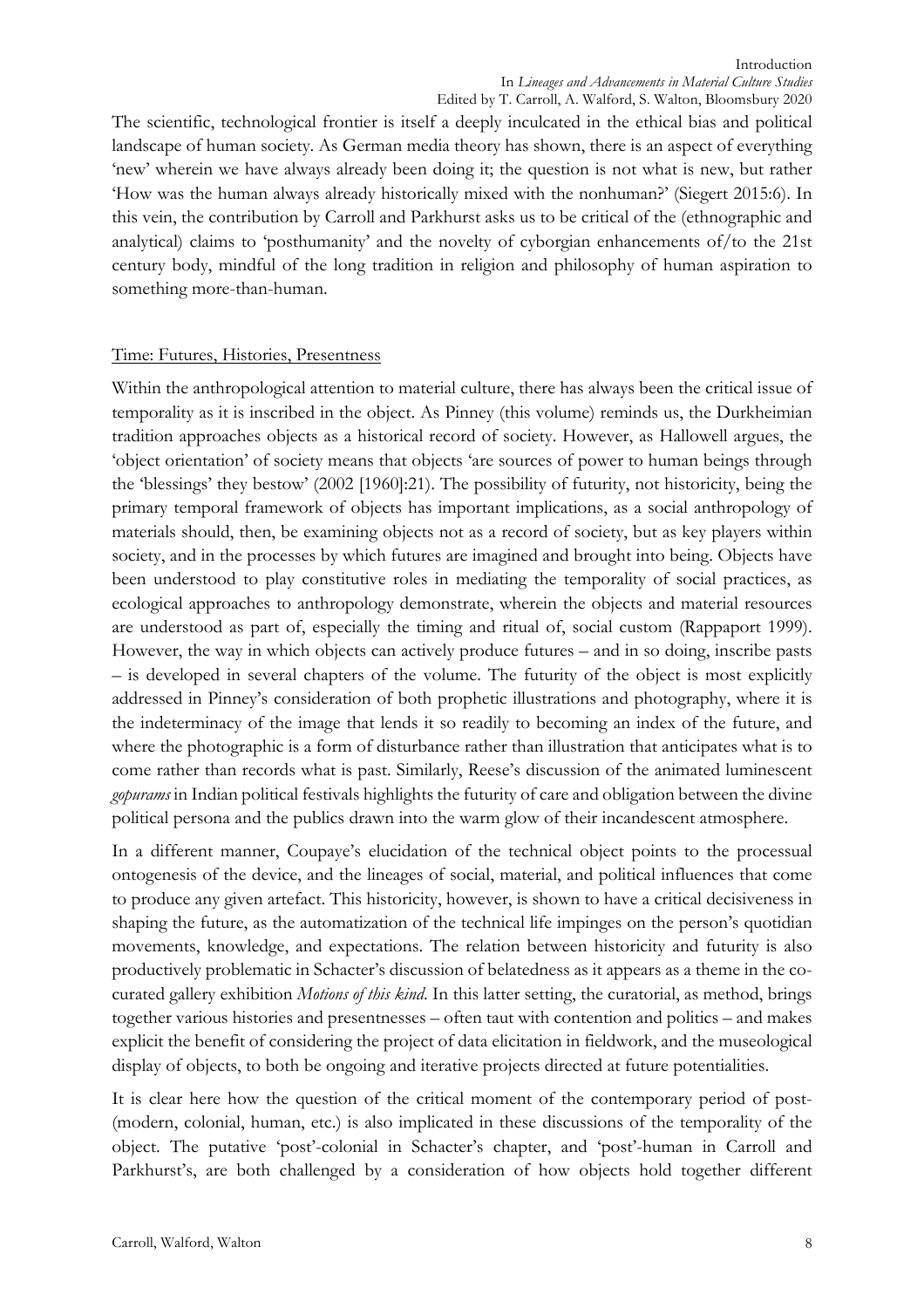temporal frames, be it the way that colonial pasts (and presents) linger on in ways that can be creatively re-worked in contemporary artistic production and collaboration, or how objects from any given historical time period have always been enrolled in human extensions of themselves into the future. This dynamism of objectual temporality is mirrored in Drazin's attention to how objects have biographies, moving simultaneously through time as well as space, and how in this their futures are tangled up in their present. This vision of possible futures, of ideal futures, shapes not only the production of objects now, but also, as Drazin shows, shapes how objects are moved, exchanged, kept or discarded within their individual lives. Such an emphasis on the futurity of objects is also a challenge to MCS to engage in new modes of objects, and Knox and Coupaye both make a case for approaching certain contemporary technical objects with an eye to revealing their unexplored social and political potential.

### Scales, Space(s), Topologies

Re-theorising spatiality has been a crucial element of several branches of MCS. One particularly influential retheorisation came out of the archaeological and phenomenological approach of Chris Tilley, who has argued consistently for the importance of a sense of place rather than space – or 'human space' over 'abstract space' (Tilley 1994). This has resonated with other direct challenges put to a specific form of spatialisation, variously called 'cartographic' (Turnbull 1989), 'euclidean' (Küchler 2001), 'mathematical' or, at times, simply 'western' (Ingold 2000). Space and place has been a contentious re-visited issue for anthropology more broadly, founded as it is on a method that privileges a certain sort of colonial spatial imagination (or 'Christian', see Boyarin 1991), that of the exotic fieldsite. But within MCS this problematisation has been specifically attuned to the role of the material world in generating the coordinates for social action, coordinates that are often shown to escape the confines of a cartographic worldview. In his paper on means of navigation, Gell (1985) makes a distinction between token-indexical and non-token indexical images to frame how a subject's perspective – a view of a landmark, for example – works in tandem with a general, abstracted view of the landscape. In the movement through space, the situated view of the landmark, the token-indexical image, relates to other token-indexical images within a sequence that allows the navigation in relation to the non-token indexical view of space. In this sense, a map, as a non-token indexical artefact, allows the person to anticipate their position within the world. Similarly, Küchler's work on the *malanggan* of New Ireland (2002) and the *tivaivai* of the Cook Islands (2007) both demonstrate the non-euclidean ways that the object, like a knot, is a topological artefact that allows the folding in of space, capturing it in the concretised artefactual form. Like the token indexical map, objects hold within themselves the information of complex systems, as an abstract geometry, allowing this conceptual space to be held and contemplated in manageable forms (Küchler and Carroll forthcoming). Alternatively, Tim Ingold's work (2000) on the emergence of places as a result of human interactions with their environment emphasises the extent to which people always move through and dwell in space, and it is these relations with the material world that surrounds them that generates places.

In a similar way, and often linked to the issue of space, the concept of scale has also undergone a thorough interrogation within the broader field of anthropological MCS. Influential here has been the work of Bruno Latour, who in developing Actor-Network Theory (ANT) argued for a 'flat' approach to studying social worlds in which there is no presumption of scalar differentials before the research has been conducted (2005). Different 'scales' – such as local and global, or micro and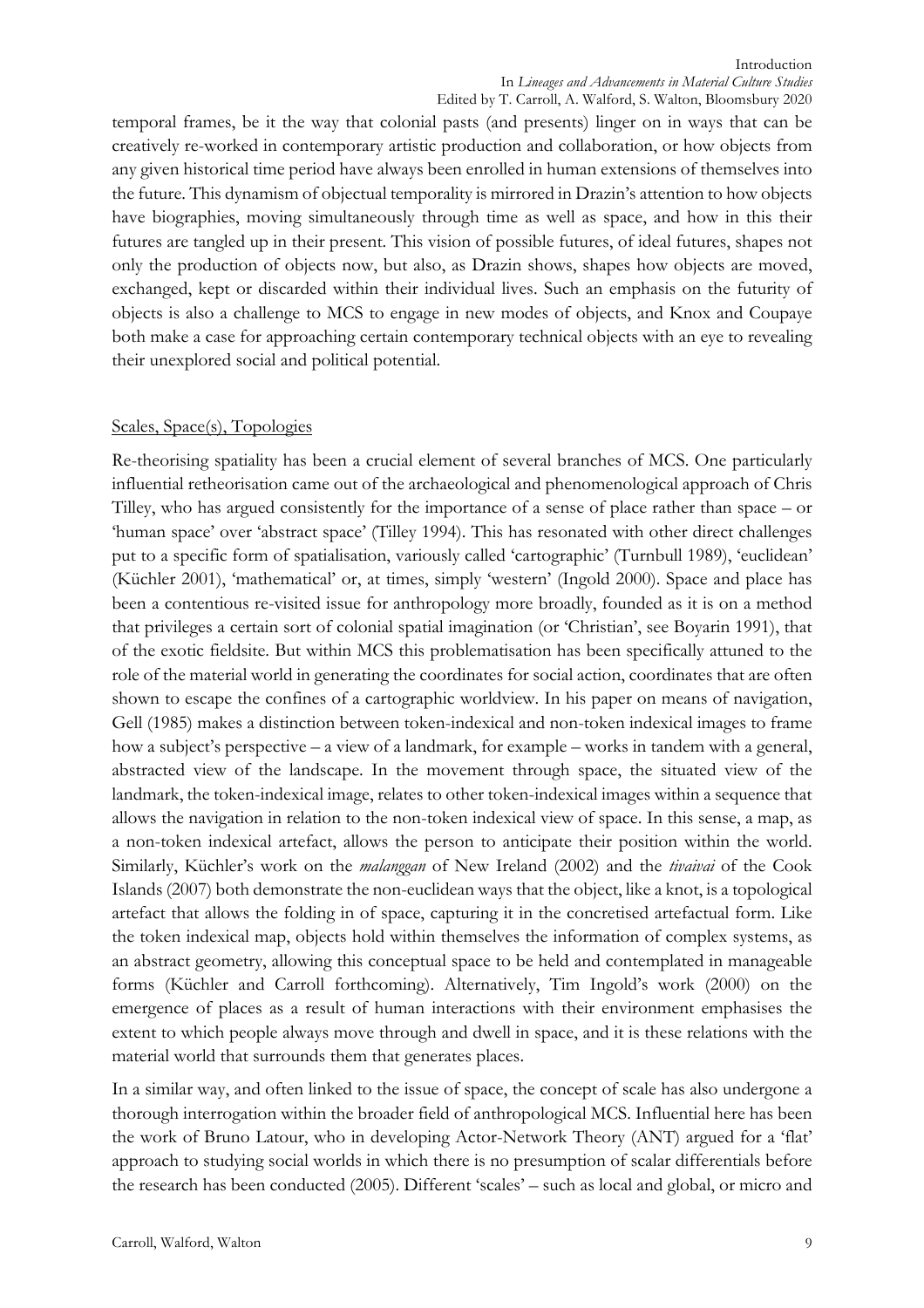macro – emerge from practice and cannot exist independently of the specific networks of persons and things that constitute any social setting; that is, events or things can only become local or global. It is Latour's problematisation of the scalar concept of a 'society' or 'the social' that perhaps resonates most clearly with Marilyn Strathern's widely-adopted position on scale which she developed over the 1990s, in which she questions the analytical usefulness of concepts such as 'society' and 'individual' and the relations thought to inhere between them. Drawing on her work in Melanesia, and putting it into generative relation with mathematical ideas from the 1980s, she proposed a different scalar image to that of parts encompassed by a whole, that of Mandelbrot's fractal, a non-euclidean mathematical form which conserves complexity at every scale (Strathern 1991). In this she was in creative conversation with the ideas of other Melanesianists, such as Roy Wagner's notion of a 'holographic worldview' (2001). This Melanesianist perspective, also seen in the work of Gregory Bateson (1972, 1979), was influential in Gell's formulation of the role of the art-like object and 'index' within his theorisation of the social agency of things and in the role of objects as part of the extended mind (1998).

The chapters in this book build on this previous body of work, starting from the realisation that both cartographic or abstract space and euclidean dimensionality are of questionable usefulness for MCS. But rather than pushing back against the constraints of any one particular spatial or scalar imaginary, the chapters seek to explore the new geometries that present themselves when the enquiry is explicitly object-led. The object is, as Küchler highlights, something in sequence, both temporally and spatially, knowing its predecessor and anticipating its successor, within the abstract geometry and spatiality of how objects relate to each other. In her telling, certain objects – like the machinist's model – 'show off' complex social systems under perpetual construction that extend well beyond the object itself and allow us a vision of the scope of object relations beyond the human. This extensive capacity of objects to work within a number of different geometries is also picked up on in a very different register in Buchli's chapter. Asking what sort of ethnographic object the International Space Station (ISS) is, Buchli points to the challenges of an extra-terrestrial ethnography for traditional anthropological fieldwork. Not only does being in a Low Earth Orbit confound the physical and material expectations of terrestrial settings, in terms of gravity and indeed diurnal and nocturnal rhythms; but also the ISS itself is distributed between the terrestrial and the extra-terrestrial, the human and the cosmic, requiring theorisation of the attunements and worldings between these distributed scales of the ISS.

The spatial presumptions of method itself are here brought into stark relief, and indeed an attention to the problems that different scales of objects pose for traditional MCS is a theme that runs through various of the other chapters, including that of Knox's on the agency of digital devices; Coupaye's on the efficacy of technical objects; Walford's on the aesthetics of scientific data; and Mercier's on the wide reaching implications of the object in solitary observation or in a locally produced set. In Walton's chapter, the potential for digital objects to have spatialising effects – for objects to also be 'places' – is explicitly drawn out in order to argue for a theoretical position and methodological approach that can grapple with the types of movement and reproduction afforded by digital photographs, and the kinds of dispersed, but highly sensual and affective, social configurations made possible because of the image as place-object.

### Representation: aesthetics, signs, semiotics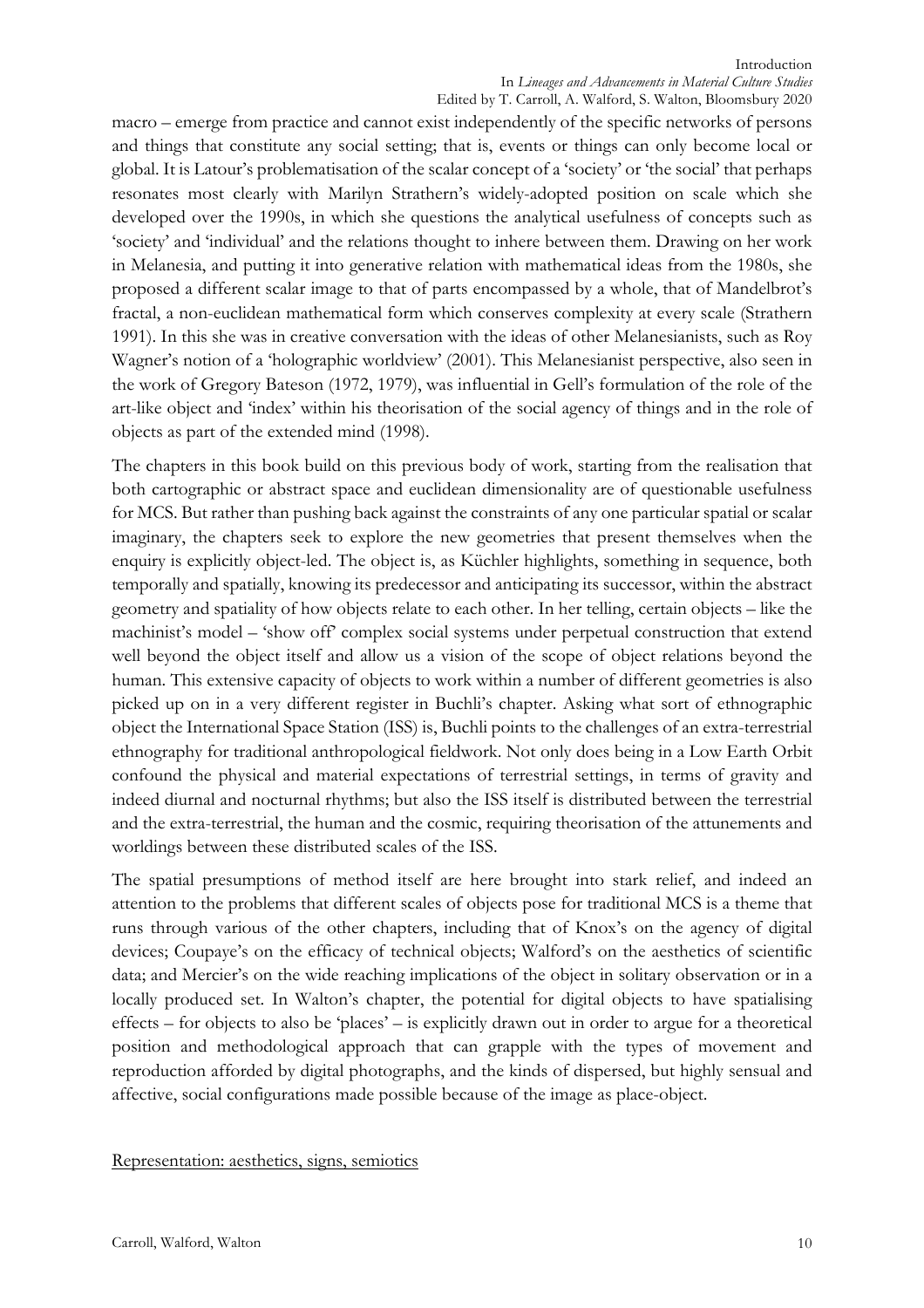While scholarly work in the first decades of the 20th century held in high regard the role of the physical and environmental factors within the human society (e.g. Forde 1963[1934]; Boas 1955[1927]; Hallowell 1955), the broad trend in anthropology was away from object orientation. In its place, anthropology focused on symbolic interpretation, seen for example in the Geertzian tradition, wherein material culture was increasingly read as representational, following the semiology of Ferdinand de Saussure, thus holding the object to be valued socially only for its capacity to hold attributed meaning. By taking culture as 'a system of inherited conceptions expressed in symbolic forms' (1973:89), and religion as 'a system of symbols' (1966), Geertz frames the anthropological project as one principally concerned with the interpretation of symbols. With the shift from symbolic to semiotic anthropology, the increased preference for the semiotics of Charles Sanders Peirce, over Saussurean semiology, afforded a greater importance to objects, as Peirce's 'triadic relation of sign, object, and interpretant includes an ontology of objects as well as an epistemology of subjects who conceive or know the objects through mediation of the sign' (Singer 1980:491). As such, semiotic anthropology granted a greater focus to the context of representation and the qualities of the objects (Mertz 2007).

In other object-oriented disciplines, such as art history and archaeology, the latter half of the century saw an increased focus on the aesthetics and cultural value of the artefact as a way to shift attention away from the problematic aspects of the politics of representation (Fowles 2016; Rubin 1984; Küchler and Carroll forthcoming). The return in the 1990s towards objects in anthropology reflected what Christopher Pinney and Nicolas Thomas (2001) signaled as a need to look 'beyond aesthetics' in our interests in the visual (and indeed language), to wider material forms, registers and contexts wherein objects circulate. In a similar move, scholars like Birgit Meyer (2009, 2012) and Webb Keane (2003, 2013) have sought to articulate the role of objects, specifically, and material more broadly, within the cultural and semiotic worlds of human society. Meyer's interest in the mediating capacity of objects, whereby they are instilled with an authority that allows them to hold key positions in social, and especially religious, settings has made important contributions to the ways that objects work within the social, and deeply intersubjective, relationality of human society. However, in her emphasis on mediation, the object is quickly lost, and appears manifestly present only when it does not work correctly (2011). In this sense, the approach of media studies all too often is beguiled by the 'humility of things', such that the social ability of the object to hide in plain sight is successful not only in the ethnographic context, but also in the analytical arena. By contrast, as seen in Drazin's chapter, there is great analytical insight to be gained via an almost absurd attention to the object, not only as it mediates human relations, but as it exists as an entity outside of those relations, as well.

Similarly, the Percean influence in Keane's work has had immense benefit in terms of critically engaging how signs work within society, but the intellectual burden of his work rests on a linguistic assumption which constrains the possibilities of what the object might do. If, as Küchler suggests, the object – and specifically its sequenciality – is able to hold in its relations knowledge which cannot be articulated in human language (and indeed may only be partially grasped in human cognition), then the place of objects as signs far exceeds what may be achieved within a linguistic analytical model.

Turning back to objects in this way is not then simply a question of eschewing representationalism, but of allowing the object a fuller range of analytical affordances, which in turn pushes us to once again reconsider not only the relation between objects and representations, but also the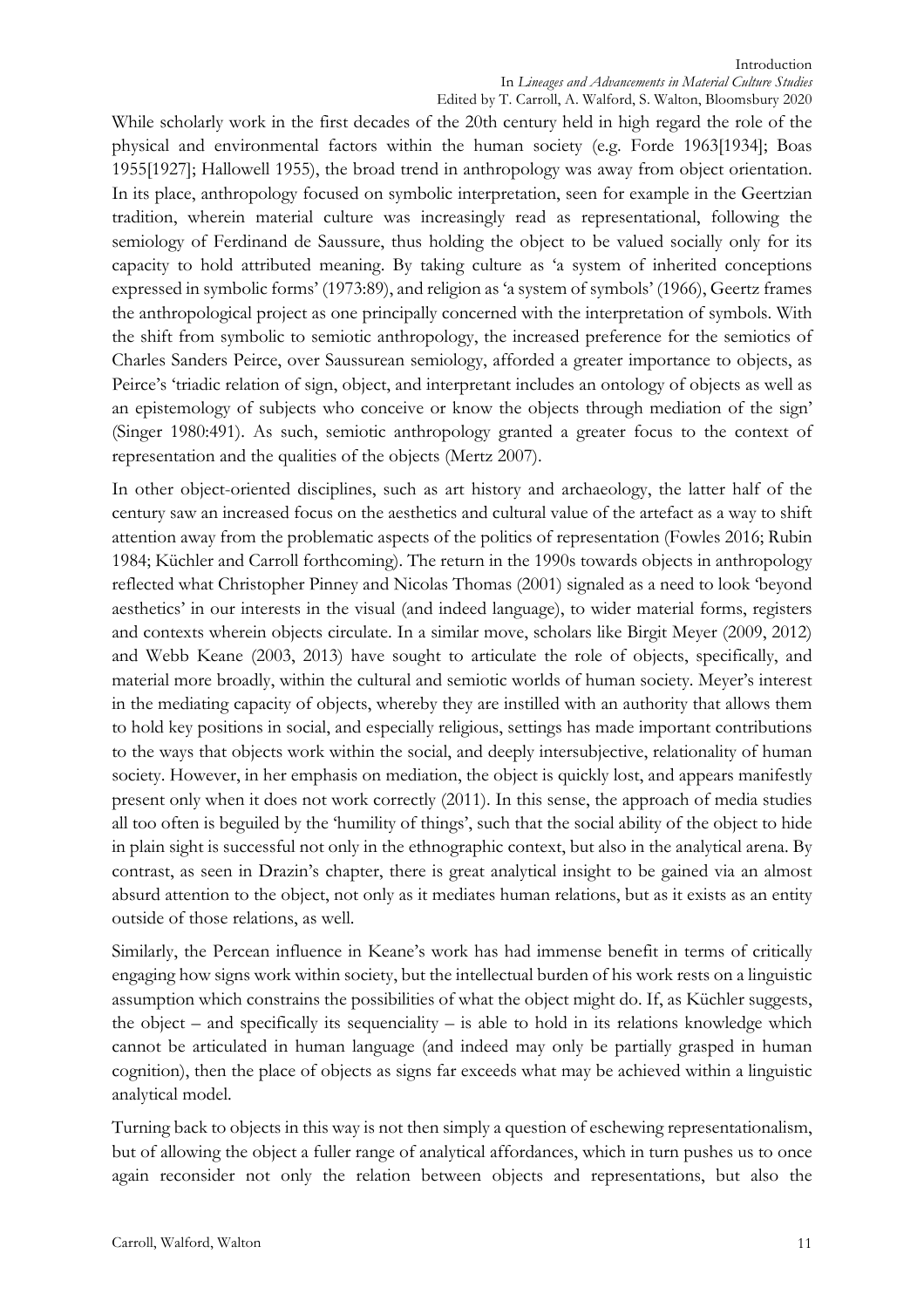relationality of objects *per se*. This is clear in Knox's chapter, in which she asks us to consider how knowledge is itself an object, and how the 'epistemology' of digital devices as 'empirical technologies' permit new ways of knowing, or in Walford's chapter where 'objectivity' is recast as a form of relational capacity inhering in knowledge objects like scientific data. Across several of the chapters, objects emerge as relational and dynamic, generators of knowledge, rather than static vessels of meaning, as we see clearly in Schacter's analysis of the capacity for art objects to challenge and question concepts and ideas and thus produce new paradigms of thought.

From this perspective, representation and linguistic analyses in MCS need not be relegated to the concerns of the past, or rendered outmoded for the sake of new research sites, questions and approaches. What images show, tell and represent, remains fundamental in understanding what certain kinds of visual objects are and how they have e/affect in a range of material forms, registers and contexts; this can be seen in the 'prophetic' futurity of almanacs in 19th century England (Pinney), in the camera phone digital photography and the visual (geo-)politics of place (Walton), and the *gopurum* light towers in South India, which manifest the form of deities or individuals that are often rendered from print photographs or illustrations (Reese). Despite the many moves beyond representation, aesthetics, language and semiotics, the present volume highlights a need to both maintain these analytical registers in exploring material cultural phenomena, while exploring theoretical frontiers that bring us to areas such as temporality, affect, place, digitality.

## Participation, Politics, People

Moving beyond representation, however, is more than simply a theoretical motivation animating this collection. In thinking about what objects might represent, Jeevendrampillai, Burton and Sanglante demonstrate that the representational capacity of the object is not just to stand in for people, but is also formative of labour and labour practices. In their work, and the wider Objects of Desire collective, the possibility of the object carries with it a certain political potential. Objects here are not merely representative of sexwork, but mediators of relations that constitute the labour of sexwork, and within this framework of possibility, the subject may find the political efficacy to assume or resist a particular subject position. Similarly, in Reese's chapter, it is the infrastructures and politics in which the object – in her case a *gopurum* electric light tower – is embedded along with the materiality of the object that a/effect both the human eye and specific bodily responses, such as squinting, as a politics of the ways of seeing.

Questioning the subject/object binaries on which representational strategies rest also implies questioning the social role and status of MCS, asking how it comes to matter outside of elite academic circles. Several contributors in the volume examine the contemporary role(s) of the anthropologist. While MCS has been traditionally directed at what objects are and do in the world, several chapters in the volume actively explore and advance the role of the anthropologist as participant in the politics of presence, participation, visibility. Geismar explores how anthropologists can be social commentators, exploring how the characteristic inside-outside stance of the ethnographer can be employed to advance the social and political participation of academics as cultural critics. Geismar advocates for an engaged social responsibility, but one that challenges a certain contemporary instrumentality of academic research into neoliberal regimes of knowledge production. Similarly, Miller and Haapio-Kirk take up the issue of anthropologists participating in the world as part of a broader position piece about making anthropological, and MCS specifically,